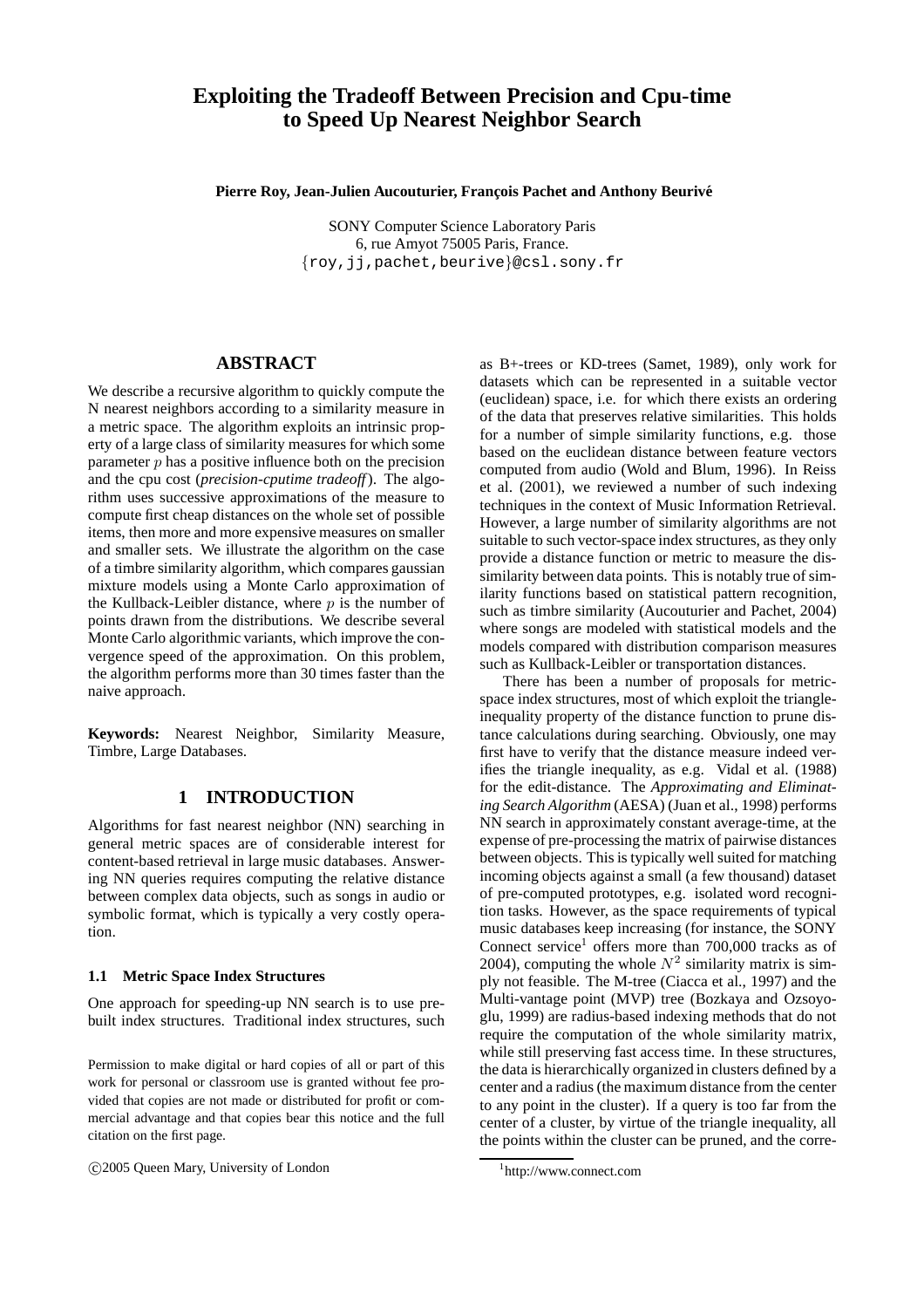sponding distances calculations can be spared. Miranker et al. (2003) have used, compared and improved such techniques in the context of large image and biological protein structures databases. A recent application of vantage point indexing to melodic similarity in music databases can be found in Typke et al. (2003).

### **1.2 Exploiting the Tradeoff Between Precision and Cputime**

In this paper, we propose a generic algorithm for fast NN search in metric spaces which relies neither on an index structure<sup>2</sup>, nor on the verification of the triangle inequality by the distance measure. The algorithm exploits an intrinsic property of a large class of similarity algorithms, which exhibit a *precision-cputime tradeoff* for some parameter p (*tradeoff parameter*), i.e. for which both the precision and the cputime increase with p.

Many music similarity measures proposed in the literature exhibit this precision-cputime tradeoff. This is notably true for pattern recognition distance measures, such as Foote (1997); Welsh et al. (1999); Pampalk et al. (2003); Aucouturier and Pachet (2004). In such measures, the distributions of each song's frame-based feature vectors (e.g. Mel-Frequency Cepstrum Coefficients MFCCs) are modeled (e.g. with Gaussian Mixture Models GMMs) then compared (e.g. using Kullback-Leibler). Many candidates exist for the tradeoff parameter  $p$ :

- $p$  may be the size of the feature vector. For instance, the number of MFCCs typically influences the precision of the measure (as illustrated e.g. in Aucouturier and Pachet (2004)), but also the dimension of the model, hence the cpu time both for learning and comparing.
- $p$  may also be the size of the model, e.g. the number of gaussian components in a GMM, or the bin size of a histogram. The more complex the model, the more precise the measure<sup>3</sup>, but also the more expensive the learning and the comparison.
- $p$  can also be found at the model comparison stage. In Section 3, we consider a Monte-Carlo sampling approximation of the Kullback Leibler distance between GMMs: the more samples are drawn from the GMMs, the more precise is the approximation by virtue of the central limit theorem, but also the more expensive are both the sampling and the distance computation.

We propose to exploit the precision-cputime tradeoff of such distance algorithms  $A$  to efficiently calculate the result of NN queries. We use  $n$  successive refinements of A to compute first cheap, unprecise distances (i.e.  $A(p)$ ) for  $p$  small) on the whole set of possible items, then more and more expensive and precise distances (i.e.  $A(p)$ ) for  $p$  big) on smaller and smaller sets. If the precision  $PREC(p)$  of the distance measure increases *faster*<sup>4</sup> than

the cputime  $CPU(p)$ , then we will show that the cumulated cpu time of the successive steps using  $\mathcal{A}(p_0)$ ,  $\mathcal{A}(p_1)$ , ...,  $\mathcal{A}(p_{n-1})$  may be a lot smaller than the direct computation of the most precise distance  $\mathcal{A}(p_{n-1})$  on the whole set of items.

This approach can be viewed and implemented as a planning wrap-up around an existing distance measure, to speed up the associated nearest neighbor search. We show that dramatic speed-up can be achieved without modifying the implementation of the underlying distance measure.

Section 2 presents a general formulation of the algorithm, discusses the required condition on the distance measure, and explains the optimization process to find the optimal sequence of steps that yields the smallest total cputime. In Section 3, we illustrate the algorithm on the case of NN queries, using a timbre similarity algorithm (Aucouturier and Pachet, 2004), which compares Gaussian mixture models using a Monte Carlo approximation of the Kullback-Leibler distance, where the tradeoff parameter  $p$  is the number of points drawn from the distributions. We describe several Monte Carlo algorithmic variants, which improve the convergence speed of the approximation, and report speed improvement factors as high as 30.

### **2 RECURSIVE NEAREST NEIGHBORS**

In Section 1.2, an algorithm for fast NN searching in metric spaces was sketched out. This algorithm can be seen as a particular illustration of a more general approach which we present in this section.

In this more general context, we are interested in computing the elements of a set  $S$  that satisfy a given criterion c, called the target criterion. Note that computing the NN of a given item with respect to a given measure is a particular instance of this schema. The approach we present applies to any target criterion that can be approximated by a series of criteria with the following property: rough approximations of the target criterion are easy (fast) to compute, whereas good (precise) approximations of the target criterion take longer. Moreover, approximations are faster to compute than the target criterion itself.

The standard approach to computing the set  $N$  of elements of S that satisfy c is to evaluate c against every item in  $S$ , retaining only those items that satisfy  $c$ . Roughly speaking, our approach consists in starting with a first criterion that can be evaluated quickly, to eliminate irrelevant items, and then, to progressively evaluate criteria that are better approximations of the target criterion, finishing with the target criterion itself, to achieve the task. The idea behind this strategy is that if the precision of the successive criteria increases faster than their computation cost, we can save a substantial amount of computation time, because criteria that are expensive to evaluate will be evaluated against fewer items.

#### **2.1 Definitions and Assumptions**

Let us first introduce some necessary definitions and conventions:

•  $S$  is a finite set.

<sup>&</sup>lt;sup>2</sup>therefore, it is compatible and complementary with the above-described metric index structures

<sup>&</sup>lt;sup>3</sup>this is not taking into account the curse of dimensionality, see Bishop (1995)

<sup>&</sup>lt;sup>4</sup>in a sense to be defined in Section 2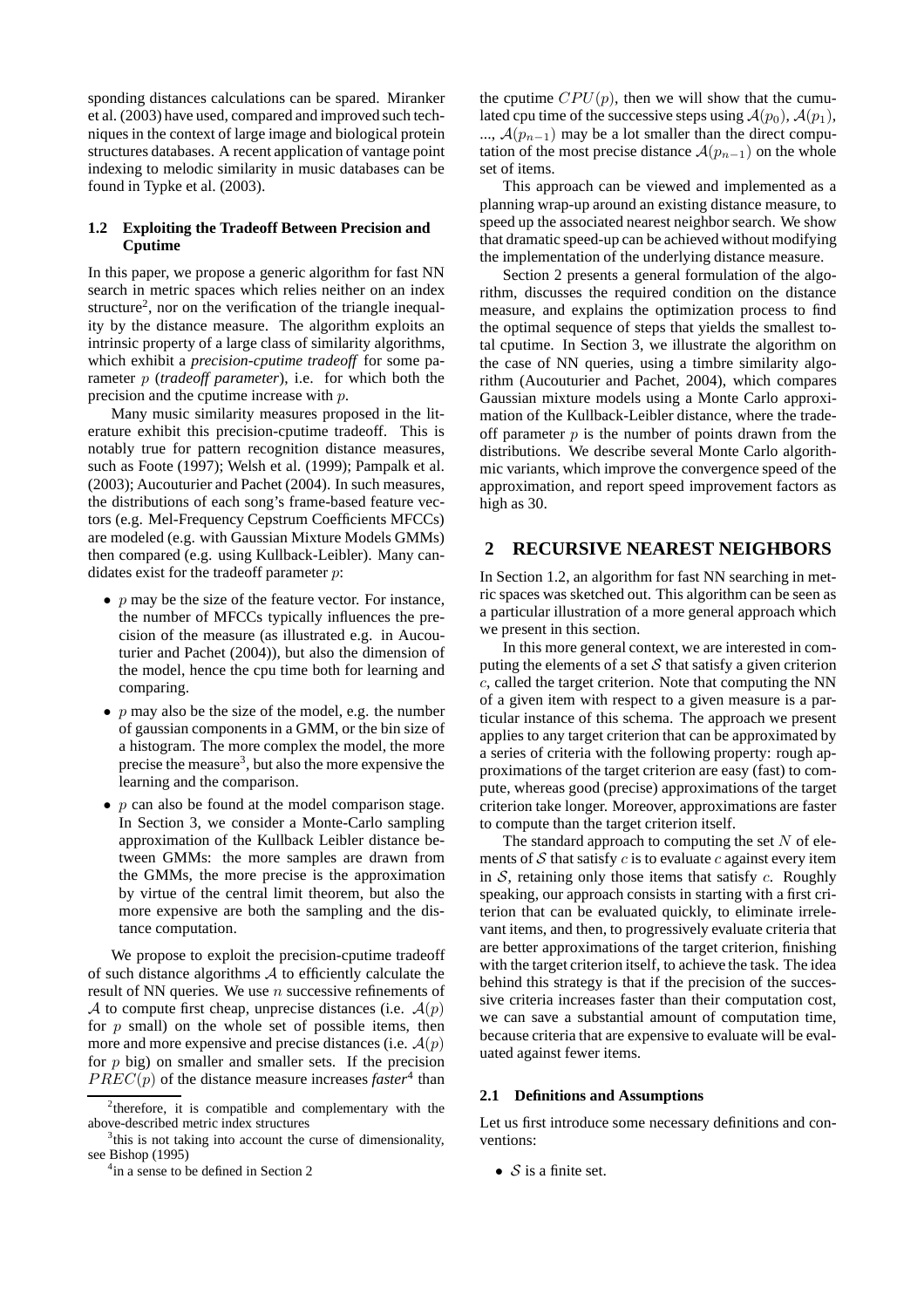

Figure 1: Instead of computing  $N$  directly by applying  $c$ , we iteratively compute the  $N_i$  for  $i = 0, 1, ..., n$ 

•  $c$  is a criterion defined over  $S$ 

$$
c: S \to \{true, false\} \tag{1}
$$

We call *c* the *target* criterion.

- $c_0, c_1, ..., c_n$  are criteria defined over S that approximate  $c$  with increasing precision, with the convention that  $c_n = c$ .
- $N$  is the subset of  $S$  containing those elements that satisfy  $c$ . The goal of the algorithm is to compute  $N$ .
- Similarly,  $N_i$  is the subset of S that contains those elements that satisfy  $c_{i-1}$ . By convention, we define  $N_0 = S$ .
- $t(c_i) < t(c_{i+1}) \forall i \in [0, n-1]$  where  $t(c_i)$  denotes the cpu time needed to compute  $c_i(x)$  for any element  $x \in \mathcal{S}$ .

Note that the two following properties are a formalization of the type of algorithms described in Section 1.2 (precision-cputime tradeoff)

**Property 1**  $c_0$ ,  $c_1$ , ...,  $c_n$  approximate c with increasing *precision*

**Property 2** The cost of computing  $c_i$  increases with i, i.e.  $t(c_{i+1}) > t(c_i)$ 

The algorithm can be described by a simple idea, illustrated in Figure 1: instead of computing  $N$  directly by applying c, we iteratively compute the  $N_i$  for  $i = 0, 1, ..., n$ .

**Property 3**  $N_n \subseteq N_{n-1} \subseteq ... \subseteq N_1 \subseteq N_0 = \mathcal{S}$  *(i.e.*)  $c_{i+1} \Rightarrow c_i$ 

When Property 3 holds on the  $N_i$  sets, it is straightforward to show that  $c_i(N_i) = c_i(\mathcal{S}) = N_{i+1}$ . In other words, one can compute  $N_{i+1}$  by applying  $c_i$  to  $N_i$  instead of applying  $c_i$  to S, thus saving time since  $N_i$  is smaller than S.

Figure 2 illustrates the algorithm. In this figure, we assume that  $S = N_0 = \{x_1, x_2, ..., x_p\}$  and that the  $x_i$ are ordered so that  $N = \{x_1, x_2, ..., x_k\}$  and more generally  $N_i = \{x_1, x_2, ..., x_{k_i}\}.$  This reordering is made possible by the inclusion relationship between the  $N_i$  sets assumption. The top part, with the horizontal arrow labeled  $c = c_n$ , represents the standard way of computing N, i.e. evaluate c on every element of  $S$ , and retain only the items that satisfy  $c$ . The cost of this approach is:

$$
t(c)|S| = t(c)|N_0|
$$
 (2)

where  $t(c)$  is the time it takes to evaluate function c on one item and  $|S|$  is the cardinality of S. The rest of the figure illustrates our approach, reading from left to right. The leftmost column of the figure, labeled " $\mathcal{S}$ " is an enumeration of S. The nearest column, labeled " $N_1$ ", can be understood as follows: we evaluate  $c_0$  on every item in

S, which yields  $N_1$ , the set of items that satisfy  $c_0$ . This is represented by the oblique arrow labeled " $c_0$ ".  $N_1$  is enumerated vertically in this column. The cost of this step is:

$$
t(c_0)|S| = t(c_0)|N_0|
$$
 (3)

Reading Figure 2 from left to right illustrates that we iteratively apply  $c_0, c_1, ..., c_n$  to  $N_0, N_1, ..., N_n$ . Eventually,  $c_n = c$ , the target criterion, is evaluated against  $N_n$ , yielding  $N$ . The overall cost of this approach is the sum of the cost of each step:

$$
\sum_{i=0}^{n} t(c_i)|N_i| \tag{4}
$$

Our approach is interesting only in those situations where:

$$
\sum_{i=0}^{n} t(c_i)|N_i| < t(c)|N_0| = t(c).|\mathcal{S}| \tag{5}
$$

On Figure 2, the successive sets computed are represented vertically, and the successive criterion evaluations are represented horizontally. The costs can be visualized graphically if we assume that the proportions are respected, i.e. that the height of a set is proportional to its cardinality and that the width of a column is proportional to the cost of the corresponding criterion evaluation. The overall cost of our approach corresponds to the light gray surface (the upper-left "triangle"), while the cost of the standard approach is the hashed surface. With this graphical representation, it appears that if the  $N_i$  (the heights) decrease fast enough and that the  $t(c_i)$  (the widths) simultaneously increase fast enough with increasing  $i$ , the light gray surface will be substantially smaller than the hashed surface. This is what we discuss in the next section.

#### **2.2 Efficiency of the Approach**

Our approach is interesting when it saves time, i.e. when equation 5 holds. This gives us a set of necessary conditions for the method to run faster than the standard approach. We will construct them recursively on  $n$ , starting with the case  $n = 1$ . For  $n = 1$ , equation 5 becomes:

$$
t(c_0)|N_0| + t(c_1)|N_1| < t(c).|\mathcal{S}| \tag{6}
$$

$$
\Rightarrow t(c_0) < t(c) \frac{|N_0| - |N_1|}{|N_0|} = t(c) \frac{|S| - |N_1|}{|S|} \tag{7}
$$

For  $n = 2$ , equation 5 becomes:

$$
t(c_0).|N_0| + t(c_1).|N_1| + t(c_2).|N_2| < t(c).|S| \quad (8)
$$

where  $c_2 = c$ . If we assume that equation 7 holds, we get the sufficient condition:

$$
t(c_1) < t(c) \frac{|N_1| - |N_2|}{|N_1|} \tag{9}
$$

and so on. Finally, we have the following sufficient conditions for our approach to be interesting in terms of computation time:

$$
t(c_i) < t(c) \frac{|N_i| - |N_{i+1}|}{|N_i|}, \forall i \in [0, n-1] \tag{10}
$$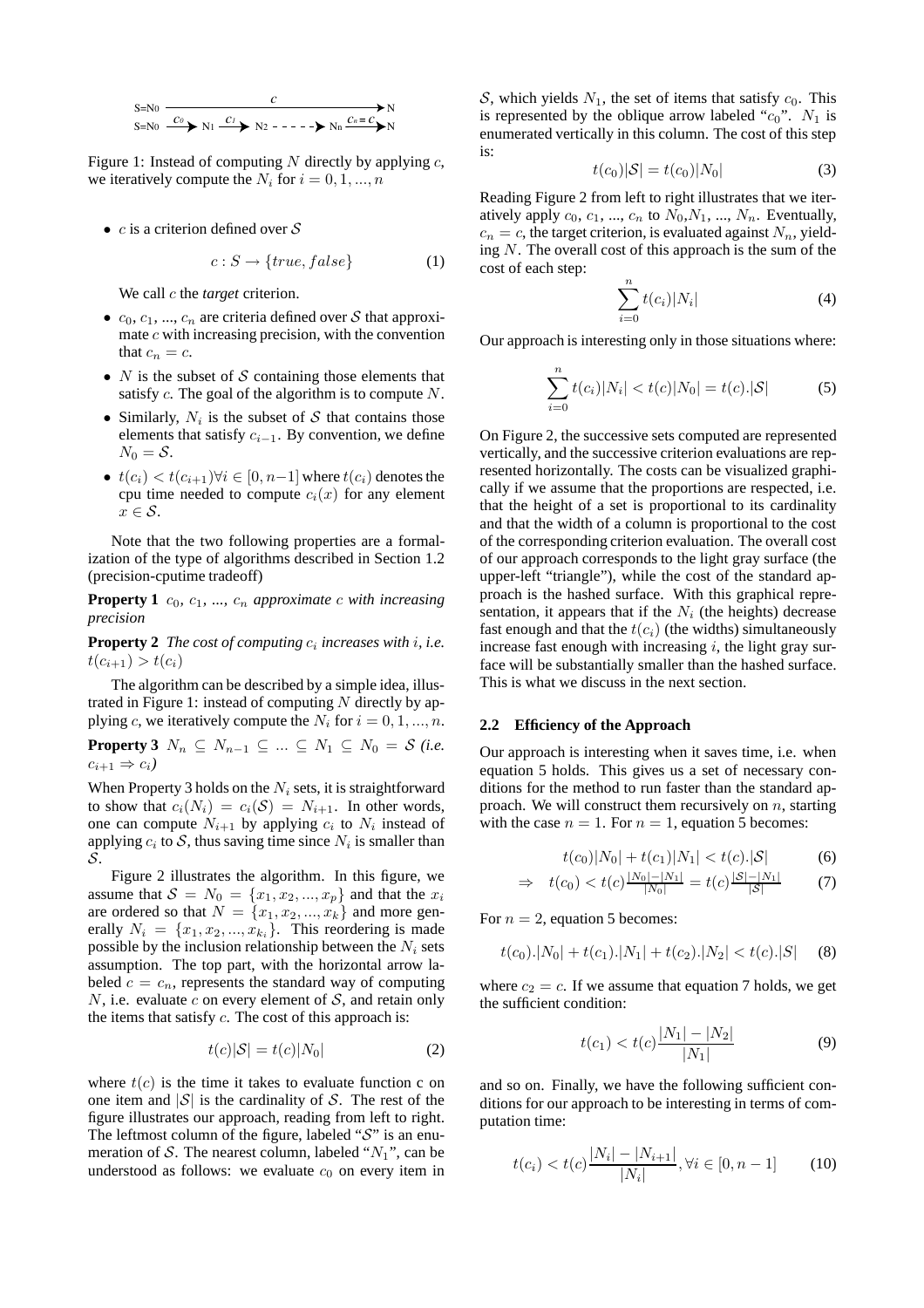

Figure 2: Illustration of the algorithm. The cumulated cost of the successive steps appears as the light gray area, whereas the cost of the direct NN calculation appears as the stripped area.

 $|N_i|$  is related to the precision with which  $c_i$  approximates the target criterion  $c^5$ : the less precise is  $c_i$ , the larger is the smaller set of items that satisfy  $c_i$  which contains all items that satisfy c. Equation 10 thus requires that at each step i, the precision of the  $c_i$ 's increases faster than their complexity.

#### **2.3 Implementing the Approach**

For a given problem, one thus needs to find a sequence of steps (the successive  $c_i$ 's and  $N_i$ 's) that both verifies properties  $P_1$ ,  $P_2$ , and  $P_3$  and equation 10. Equation 10 holds on the cardinalities of the successive result sets (the  $N_i$  sets). Therefore, our approach is worth applying to problem for which the cardinalities of the result sets can be computed or estimated easily. Section3 illustrates a case where the cardinalities are estimated once, even at a high cost, for a whole family of criteria.

For a given set  $S$  and a given criterion  $c$ , our approach is based on the existence of a series  $(c_i)_i$  that satisfies properties  $P_1$ ,  $P_2$ , and  $P_3$ . Such a series can easily be found for the class of criteria that possess a tradeoff parameter  $p$ . Let us assume that  $p$  takes value in a finite set  $P = \{0, ..., n\}$  (using quantization if needed). In this context, the series  $(c_i)_{i \in P}$  does not necessarily satisfy equation 10, and if it does, there may exist sub-series of  $(c_i)_{i \in P}$  that allow a more efficient implementation of our approach. More precisely, given set  $S$  and criterion series  $(c_i)_{i \in P}$ , there exist  $2^n$  sub-series  $(c'_i)_{i \in P' \subseteq P}$  of  $(c_i)_{i \in P}$ ,

corresponding to different steps of the approach. (Note that if  $(c'_i)_i$  is a sub-series of  $(c_i)_i$ , an item  $c'_j$  is one of the  $c_i$  with  $j \leq i$ , and similarly,  $N'_j = N_i$ .) The cost of the approach for  $(c'_i)_i$  is  $\sum_{i \in P'} t(c'_i) |N'_i|$ . Among those sub-series, at least one of them is optimal, i.e. there is at least one for which minimizing  $\sum_{i \in P'} t(c'_i) |N'_i|$ . Note that when the optimal sub-series contains only the target criterion c, our approach equals the standard approach.

To implement the approach optimally, one needs to compute the optimal  $(c_i')_i$ . In general, one cannot compute the cost of every  $2^n$  sub-series. However, this can be achieved very efficiently using dynamic programming, as illustrated by the following algorithm:

```
bestSubSeries(n)
   if memValue(n)already computed
      return memValue(n)
   min \leftarrow +\inftyfor p \leftarrow 0 to n-1tmp \leftarrow bestSubSeries(p)c \leftarrow \text{cost}(\text{tmp} \cup \{n\})if c < min
          result \leftarrow tmp \cup \{n\}min \leftarrow cend if
   end for
   memValue(n) \leftarrow resultreturn result
end bestSubSeries
cost(listOfIndices)
     \sum t(c'_i)|N'_i| for i in listOfIndices
```

```
end cost
```
<sup>&</sup>lt;sup>5</sup>In Section 3, we will show that in terms of information retrieval,  $|N_i|$  is related to the precision at recall 1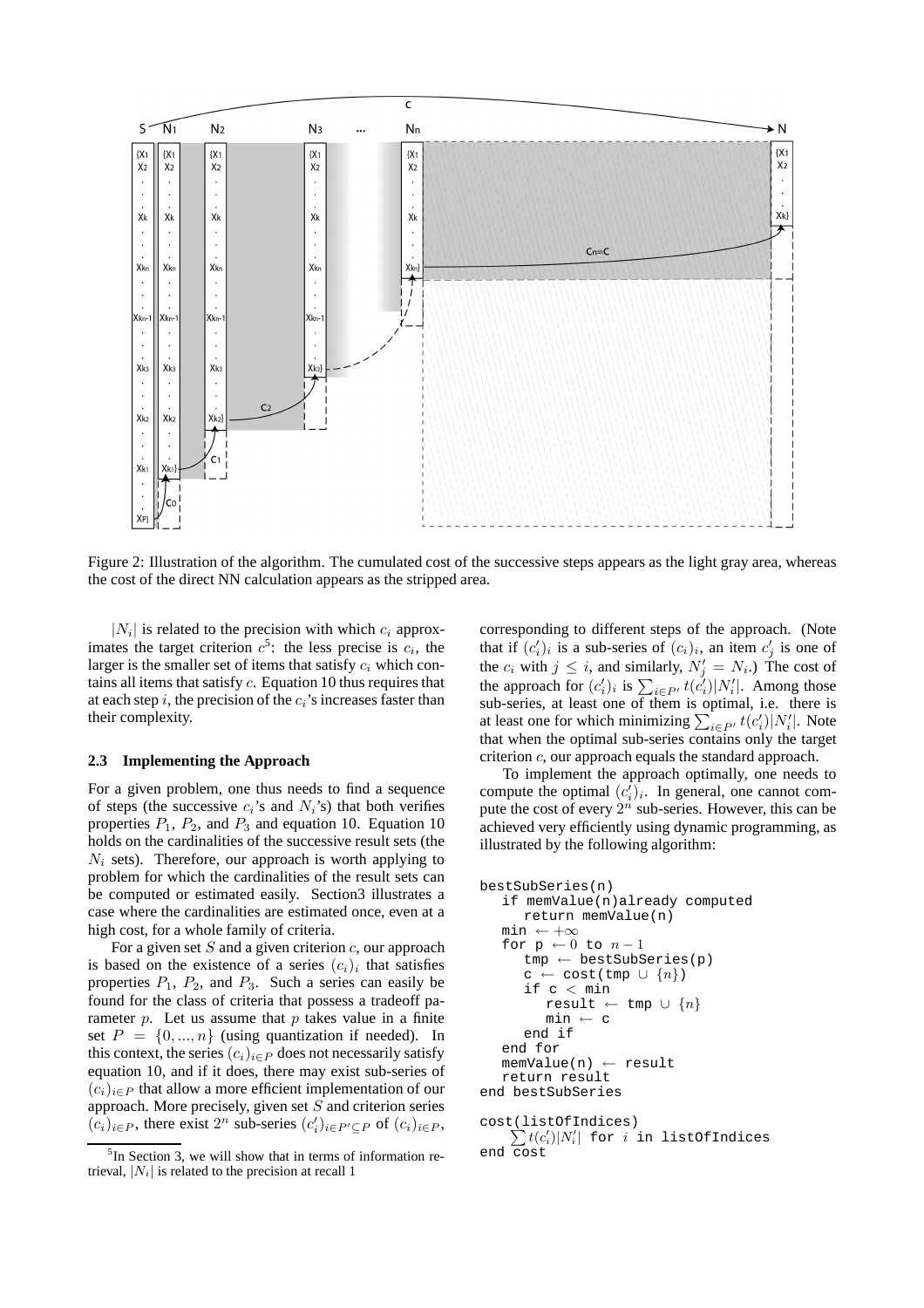# **3 TIMBRE SIMILARITY EXPERIMENTS**

In this section, we apply the algorithm described in Section 2 to the practical task of calculating the n nearest neighbor of a song according to the timbre similarity measure presented in Aucouturier and Pachet (2004).

#### **3.1 The Precision-Cputime Tradeoff**

We sum up here the timbre similarity algorithm as presented in Aucouturier and Pachet (2004). The signal is first cut into frames. For each frame, we estimate the spectral envelope by computing a set of Mel Frequency Cepstrum Coefficients (MFCCs) (Rabiner and Juang (1993)). We then model the distribution of the MFCCs over all frames using a Gaussian Mixture Model (GMM). A GMM estimates a probability density as the weighted sum of M simpler Gaussian densities, called components or states of the mixture. (Bishop (1995)):

$$
p(x_t) = \sum_{m=1}^{m=\mathcal{M}} \pi_m \mathcal{N}(x_t, \mu_m, \Sigma_m)
$$
 (11)

where  $x_t$  is the feature vector observed at time t, N is a Gaussian pdf with mean  $\mu_m$ , covariance matrix  $\Sigma_m$ , and  $\pi_m$  is a mixture coefficient (also called state prior probability). The parameters of the GMM are learned with the classic E-M algorithm (Bishop (1995)).

We then compare the GMM models to match the timbre of different songs, which gives a similarity measure based on the audio content of the music. We use a Monte Carlo approximation of the Kullback-Leibler (KL) distance between each duple of models A and B. The KLdistance between 2 GMM probability distributions  $p_A$  and  $p_B$  (as defined in (11)) is defined by :

$$
d(A, B) = \int p_A(x) \log \frac{p_B(x)}{p_A(x)} dx \tag{12}
$$

The KL distance can thus be approximated by the empirical mean :

$$
d(\widetilde{A}, B) = \frac{1}{n} \sum_{i=1}^{n} \log \frac{p_B(x_i)}{p_A(x_i)}
$$
(13)

(where *n* is the number of samples  $x_i$  drawn according to  $p_A$ ) by virtue of the central limit theorem :

$$
\lim_{n \to \infty} \left( \frac{1}{n} \sum_{i=1}^{n} X_i - \mathcal{E}(X) \right) = \frac{1}{\sqrt{n}} \mathcal{N}(0, \sigma^2) \tag{14}
$$

where X is the random variable  $\log \frac{p_B(x)}{p_A(x)}$ ,  $X_i$  a realization of X,  $\mathcal{E}(X)$  the mean of X and  $\mathcal{N}(0, \sigma^2)$  a normal distribution of mean 0 and variance  $\sigma^2$ , the variance of X.

The precision of the approximation is clearly dependent on the number of samples  $n$  drawn from the distributions, which we call Distance Sample Rate  $(dsr)$ . Figure 3 shows the influence of  $dsr$  on the precision of the measure, as defined in Aucouturier and Pachet (2004) (on a



Figure 3: Influence of the distance sample rate on the precision and cpu time of the timbre similarity algorithm

semi-logarithmic scale). We see that the DSR has a positive influence on the precision when it increases from 1 to 2000, and that further increase has little if any influence. Figure 3 also shows the (rescaled) cpu time profile, which is a linear function of  $dsr$ . It appears that first, the algorithm exhibits a precision-cputime tradeoff (using the  $dsr$ as tradeoff parameter parameter  $p$ ), and second that, for small  $dsr$ 's, the precision of the measure increases faster than its cpu time, which makes it a good candidate for the NN algorithm presented in Section 2.

### **3.2 Formulation of the Problem**

We apply the algorithm described in Section 2 to the task of computing the 100 nearest neighbors of an arbitrary seed song in a database containing 15,554 music files, with respect to the target distance  $d$ . In our problem,  $d$ is the timbre distance described above using  $dsr = 2000$ , which is considered to be an ideal setting.

The distance algorithm has a tradeoff parameter  $p =$ dsr which takes its integer values in  $P = \{1, ..., 2000\},\$ and we refer to the instances of the distance which uses  $p$ as  $d_p$ . Notably,  $d = d_{2000}$ . The cost of computing  $d_p$  is linear in p, and the precision of  $d_p$  increases with p.

This problem fits into the scheme presented in Section 2 if one states it as follows:

- $S$  is the collection of music files
- $\bullet$  d<sub>p</sub> is the Monte Carlo approximation of the KL distance with  $p$  sampling points
- s is an element of  $S$
- $N_p(s)$  is the set of the 100 nearest neighbors of s wrt  $d_p$ . In particular, what we want to compute is  $N_{2000}(s)$ , the set of the 100 nearest neighbors of s wrt  $d = d_{2000}$

Given s in  $S, \forall i \in \{1, ..., 2000\}$ , we define the result sets  $N_i \subseteq S$  as follows:  $\forall i \in \{1, ..., 2000\}, N_i$  is the smallest subset of  $S$  such that:

$$
\forall x \in N_{2000}, \forall y \in S, d_i(x, s) \ge d_i(y, s) \Rightarrow y \in N_i
$$
\n(15)

In terms of information retrieval, if we define the set of relevant documents as  $N_{2000}(s)$ , we can observe that

•  $|N_i|$  is the number of documents retrieved by  $d_i$  when recall<sup>6</sup> = 1, i.e. when we have retrieved all the relevant documents.

<sup>&</sup>lt;sup>6</sup>Recall is the ratio of the number of relevant documents retrieved to the total number of relevant documents in the database.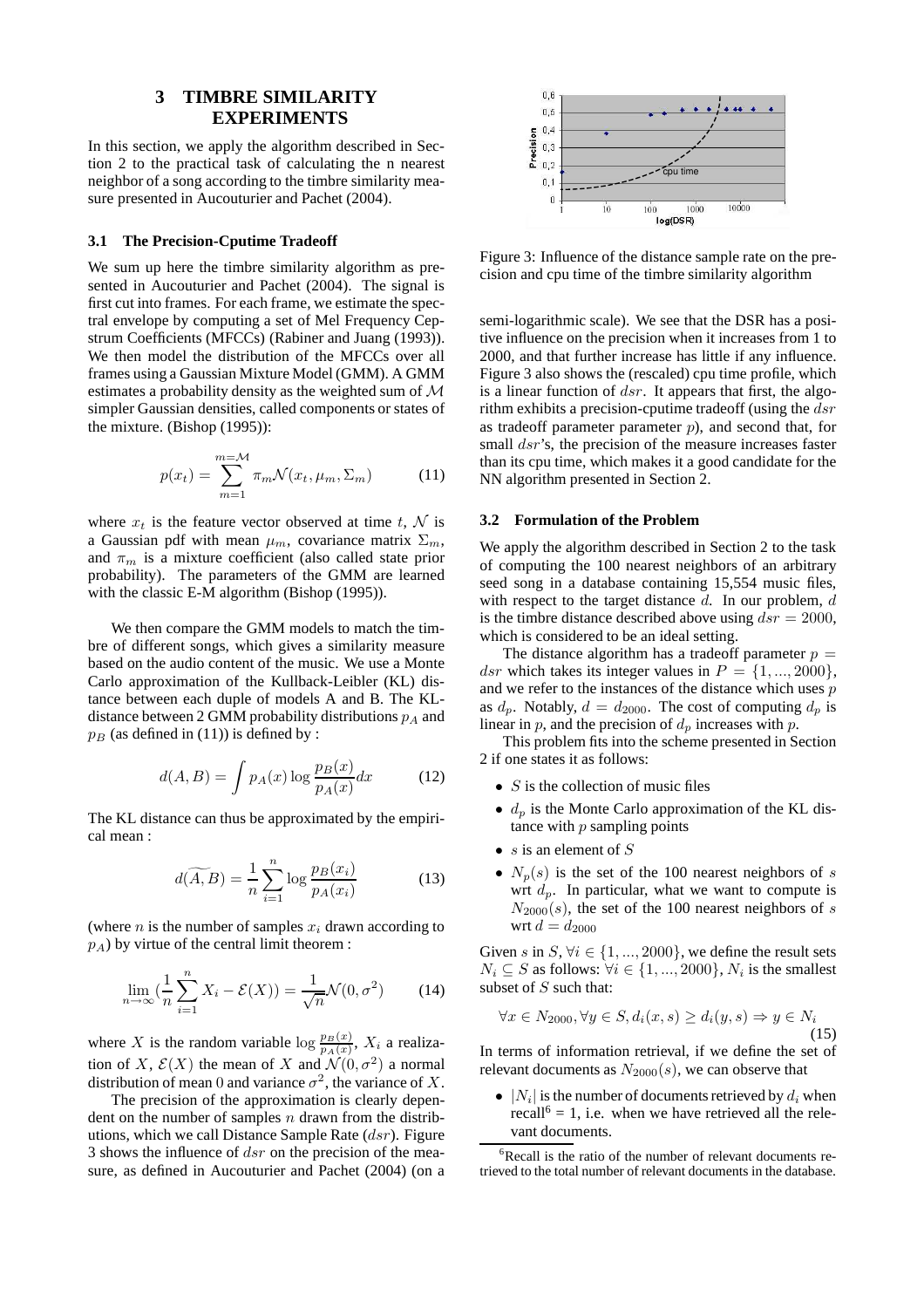•  $|N_i|$  is inversely related to the precision<sup>7</sup> of the measure  $d_i$  at recall 1.

$$
precision(d_i) = \frac{|N_{2000}(s)|}{|N_i|} = \frac{100}{|N_i|} \tag{16}
$$

We can now define  $c_i$  by:

$$
c_i(x) = true \Leftrightarrow x \in N_i(s) \tag{17}
$$

Let us demonstrate that properties  $P_1$ ,  $P_2$  and  $P_3$  hold for the  $c_i$  thus defined:

- P1 is satisfied since the cost of computing  $d_p$  is linear in p
- P2 and P3 are satisfied statistically, since the precision of  $d_p$  increases with p and by construction of the  $N_i$  result sets.

Therefore, one can apply our approach to the problem of computing  $N_{2000}$  for seed song s.

### **3.3 Practical Implementation**

In order to find the optimal series of  $(c_i)_i$  that minimizes the total cputime of our approach for a given query on  $N_{2000}(s)$ , we need to estimate the | $N_i$ | for a (large) set of  $i \in \{1, ..., 2000\}$ . One way to estimate  $|N_i|$  is to actually compute the set  $N_i$ , i.e.

- apply  $d_{i-1}$  on  $N_0 = S$  in order to sort the songs in S by distance to s according to  $d_{i-1}$
- find the maximum rank over all songs in  $N_{2000}$ . It corresponds to the rank after which all the items of  $N_{2000}(s)$  have been retrieved, i.e.  $|N_i|$

However, this direct approach as two major problems.

- The set of  $|N_i|$  depends on the seed song, so in theory, we have to apply this procedure for each seed song before being able to find the optimal sequence of steps. This is unpractical, as estimating the  $|N_i(s)|$ for a given  $s$  is itself longer than the direct calculation of  $N_{2000}(s)$  with the standard approach. Moreover, it's a chicken and egg problem, as computing the  $|N_i(s)|$  requires to know  $N_{2000}(s)$ .
- The P distances  $d_i$  are stochastic algorithms based on Monte Carlo, which never return the same distance  $d_i(s, t)$  between 2 given songs s and t twice (although the variance on the results obviously decreases as dsr increases). Hence, for a given seed song s, the  $|N_i(s)|$ 's themselves should be averaged over several runs of the above procedure.

To overcome these limitations, we propose to estimate a unique set of  $|N_i|$  for the whole database, by applying the above procedure to a few random songs in the database and averaging the results. This has the drawback that the successive inclusion property (Property  $P_4$ ) is only statistically verified for the estimated  $|N_i|$ , and we have no



Figure 4: Convergence profile of the  $N_i$ , averaged over 50  $\,$ NN timbre queries.

insurance that, for a given seed song  $s$ , at a given step i, the set of items  $\widetilde{N}_i$  actually contains all the items in  $N_{2000}(s)$ . It follows that the final set of items returned by the algorithm after a given series of steps  $(c_i)_i$  is only an estimate  $N_{2000}(s)$  of the actual set  $N_{2000}(s)$ , associated with a precision

$$
p((c_i)_i, s) = \frac{|N_{2000}(s) \cap N_{2000}(s)|}{|N_{2000}(s)|} \tag{18}
$$

Figure 4 shows the estimated  $|N_i|$  for  $i = 1, ..., 2000$ , computed on the test database by averaging the  $N_i(s)$  over  $n<sub>s</sub> = 50$  random songs. The darkest curve corresponds to the average  $m = \frac{1}{n_s} \sum_{k=1}^{n_s} |N_i(s_k)|$ , the medium curve corresponds to the sum  $m + \sigma$  of the average m and the standard deviation  $\sigma$  of the  $|N_i(s_k)|$ , and the lightest curve to  $m + 2\sigma$ .

#### **3.4 Results**

We apply our algorithm to the task of calculating the 100 nearest neighbors of a given seed song according to the timbre similarity described above. Table 1 shows the optimal sequence of steps  $(c_i)_i$  obtained with dynamic programming (see Section 2.3), and the associated cost measured by  $\sum_i |N_i| t(c_i)$ . We compare the results using the 3 sets of estimated  $|N_i|$  in Figure 4 and an additional set obtained by downsizing the  $|N_i|$  by 25%. For dynamic programming, we make the assumption that the cputime is linear  $t(c_i) = \alpha \cdot i + \beta$ , with  $\alpha = 1$  and  $\beta = 0$ . It appears that the optimal sequences differ slightly whether we consider the  $|N_i|$  with or without standard deviation. The optimal sequence yields an algorithm which is theoretically more than 30 times faster than the standard approach.

Table 2 shows the measured performance (cputime and precision) of the actual implementation of the algorithm for the same sequences of steps. Overall, the cpu performance is very good (we achieve speed improvement factors greater than 30) while still preserving near perfect precision (we retrieve 98% of the 100 true nearest neighbors). We observe that as the  $|N_i|$  increase, the precision of the results increases (we are less subjected to accidently pruning relevant nearest neighbors) but also the cpu time. We may observe that the achieved cputime rates are lower

 $7$ The precision is the ratio of the number of relevant documents retrieved to the total number of documents retrieved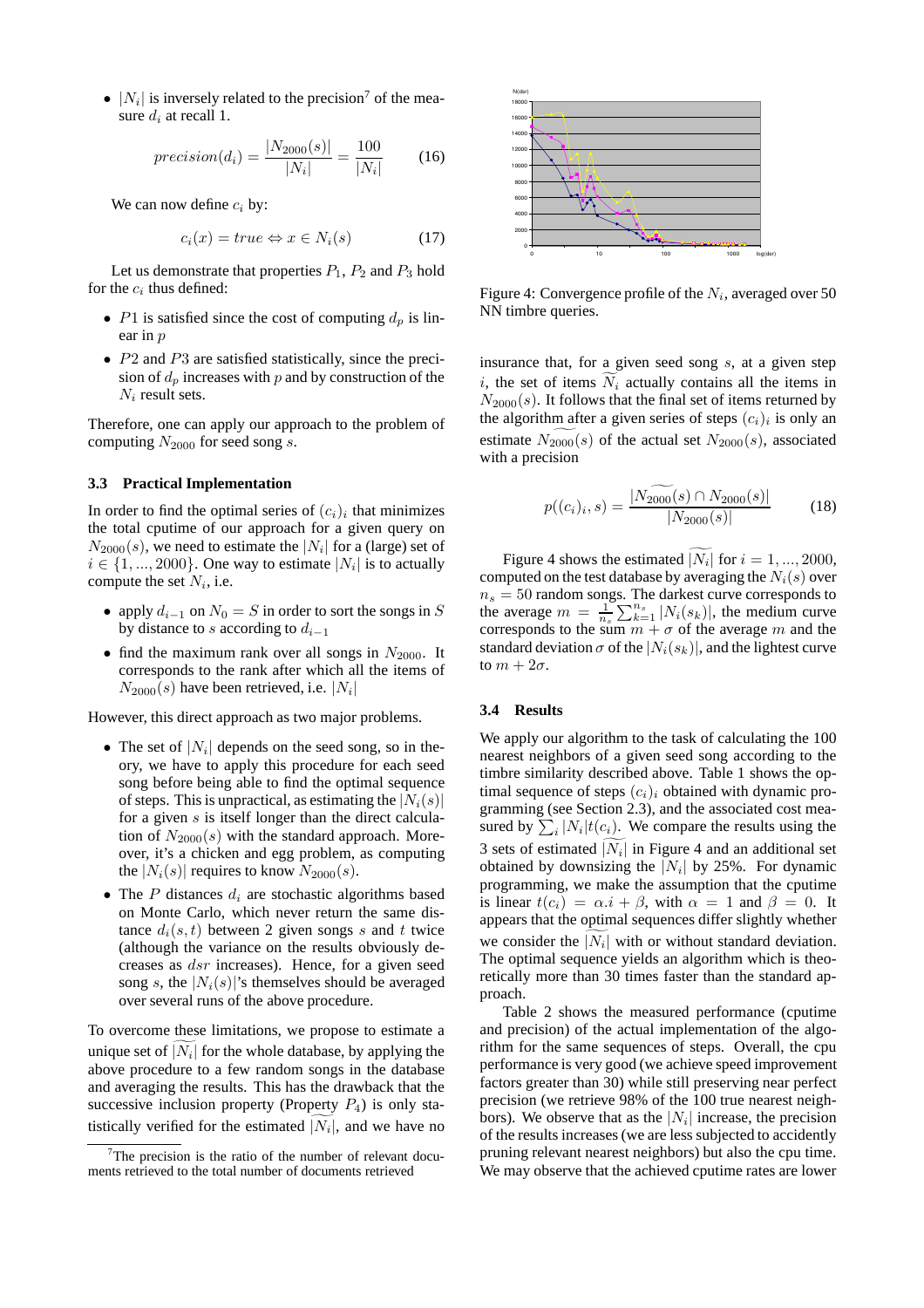|  |  | Table 1: Optimal sequences as predicted by dynamic programming |  |  |  |  |  |
|--|--|----------------------------------------------------------------|--|--|--|--|--|
|--|--|----------------------------------------------------------------|--|--|--|--|--|

| <b>Strategy</b>          | <b>Steps</b> $( N_i , i)$                                                                 | cost (% standard) |
|--------------------------|-------------------------------------------------------------------------------------------|-------------------|
| standard                 | $\{15554, 2000\}$                                                                         | 31,080k (100%)    |
| best (mean)              | $\{15554, 6\}, \{4501, 20\}, \{2710, 60\}, \{652, 200\}, \{290, 400\}, \{218, 2000\}$     | 1,028k(3.3%)      |
|                          | best (mean - 25%) {15554, 6}, {3375, 20}, {2032, 60}, {489, 200}, {217, 400}, {163, 2000} | 793k (2.6%)       |
| best (mean + $\sigma$ )  | $\{15554, 6\}, \{4090, 60\}, \{894, 200\}, \{374, 400\}, \{264, 2000\}$                   | $1,195k(3.9\%)$   |
| best (mean + $2\sigma$ ) | $\{15554, 6\}, \{6819, 60\}, \{1136, 200\}, \{458, 400\}, \{310, 2000\}$                  | $1,532k(4.9\%)$   |

than the theoretical predictions (about 1% absolute). This can be explained by the following points :

- The optimal sequence found by dynamic programming and its expected performance were computed using a very simple cpu time model  $t(c_i) = i$ . This doesn't include e.g. the overhead cost of file I/O (retrieving the GMMs from the database, writing the results, etc.)
- The distance algorithm was not reimplemented to support our recursive approach, i.e. the same executable is run for the successive values of  $dsr$ . While this makes the algorithm generic (no need to reprogram the distance algorithm it uses), this has an unnecessary cost: each step adds the overhead of its own system call (the executable is called from Java), initialization, file I/O (all the needed GMM files are re-opened at each step, while  $|N_{i+1}| - |N_i|$  files are common between each successive call), Gaussian sampling (at each step,  $dsr_i$  points are sampled from the Gaussians, while only  $dsr_{i+1} - dsr_i$  new points are needed). Most of these overhead costs are not accounted for in the theoretical predictions.

Table 2: Measured cputime and precision of several sequences of steps  $(c_i)_i$ 

| <b>Series</b>            | cpu-time $(\%$ stand.) | precision |
|--------------------------|------------------------|-----------|
| standard                 | 663.75 (100%)          | 100%      |
| best (mean)              | $27.07(4.0\%)$         | 98.2%     |
| best (mean $-25\%$ )     | 20.98 (3.1%)           | 94.0%     |
| best (mean + $\sigma$ )  | 33.91 (5.1%)           | 98.9%     |
| best (mean + $2\sigma$ ) | $39.19(6.0\%)$         | 99.0%     |

#### **3.5 Monte-Carlo Improvements**

The previous results show that the speed of convergence of the precision of the successive approximations with increasing dsr is an important factor to ensure both an important speed improvement and a precise result set. We present here several variants of the Monte Carlo sampling meant to improve the convergence of the approximation. Note that these variants don't improve the overall precision of the distance algorithm, but rather enable faster calculation using the algorithm described in this paper.

#### *3.5.1 Semi-Deterministic Gaussian sampling*

For very small  $dsr$  (1-10), it may be appropriate to maximize the prototypicality of the drawn samples from a GMM by not drawing them at random (i.e. first drawing a Gaussian component according to the a priori distribution, and then drawing a point from the chosen Gaussian), but rather by deterministically choosing the centers of the Gaussian components. More precisely, we can use 3 strategies to sample from the GMMs.

- 1. successively pick the center of the largest Gaussian components by decreasing importance (first the largest component, then second largest, etc.)
- 2. pick the center of a randomly drawn Gaussian component (according to the a priori distribution)
- 3. normal sampling : random Gaussian, random point in the Gaussian.

The first strategy is more deterministic than the second, which itself is more than the third, hence we can explore the whole space of such variants using 2 cut points,  $cut_1$ and  $cut_2$ . To sample  $dsr = n$  points from a Gaussian, apply the first strategy for the first  $cut_1$  points, then switch to the second strategy for  $cut_2 - cut_1$  points, and finally use the third strategy for the remaining  $n - cut_2$ points. Figure 5 shows an exploration of the space defined by  $(cut_1, cut_2)$ , where  $cut_1$  and  $cut_2$  take values in  $\{0, 1, 5, 10, 20, 50\}$ . We estimate the precision convergence by computing  $a = \sum_{i=1}^{2000} i$ . W<sub>i</sub>, which corresponds to the area of the light gray curve in Figure 2 in the case where  $t(c_i)$  is linear. The smaller the  $\alpha$  value, the faster the convergence. We compute  $a$  by averaging over 50 nearest neighbor queries on randomly drawn items in the test database. Figure 5 shows that an hybrid sampling strategy which consists in first drawing the center of the largest Gaussian ( $cut_1 = 1$ ), then drawing the centers of 9 randomly drawn Gaussians ( $cut_2 = 10$ ), and finish sampling with the standard strategy, is more than twice as effective than the standard strategy all through (which corresponds to  $\{cut_1 = 0, cut_2 = 0\}.$ 

#### *3.5.2 Antithetic variant method*

The antithetic variant method is a simple improvement method of Monte Carlo's convergence, which is independent of the distribution type. It simply generates an extra random number  $y$  for every generated number  $x$  by changing its sign  $y = -x$ . This makes the empirical mean of the sequence tend to 0 with a significant increase in convergence. The samples are then shifted and scaled in match the target distribution's mean and variance.